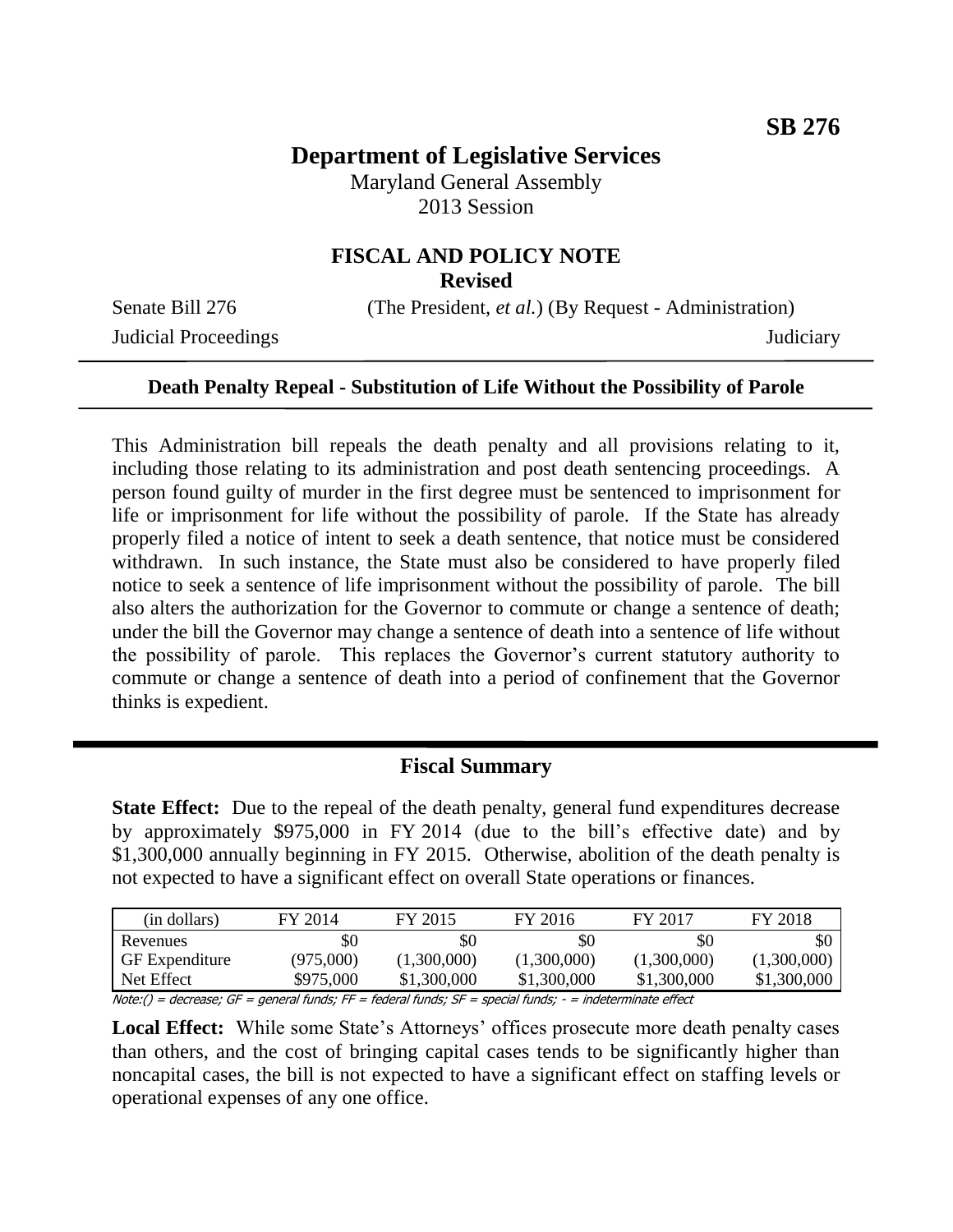**Small Business Effect:** The Administration has determined that this bill has minimal or no impact on small businesses (attached). The Department of Legislative Services concurs with this assessment. (The attached assessment does not reflect amendments to the bill.)

## **Analysis**

**Current Law:** Persons charged with first degree murder, if found guilty, are subject to penalties of life imprisonment, life imprisonment without parole, or death. During the 2009 session, the General Assembly passed legislation altering the application of the death penalty in Maryland. Chapter 186 of 2009 (SB 279) restricted death penalty eligibility only to cases in which the State presents the court or jury with (1) biological or DNA evidence that links the defendant with the act of murder; (2) a videotaped, voluntary interrogation and confession of the defendant to the murder; or (3) a video recording that conclusively links the defendant to the murder. A defendant may not be sentenced to death if the State relies solely on evidence provided by eyewitnesses in the case.

Decisions to seek the death penalty are made by local State's Attorneys. The State is required to provide a person charged with first degree murder with written notice of an intention to seek the death penalty at least 30 days prior to trial. A defendant who was younger than age 18 at the time of the murder may not be sentenced to death. A defendant who can prove by a preponderance of the evidence that he/she was mentally retarded (intellectually disabled) at the time of the murder is also exempt from the death penalty.

A separate sentencing proceeding is required to be conducted as soon as practicable after completion of a trial to determine whether the death penalty will be imposed. A court or jury, in considering the imposition of the death penalty, must first consider whether any of 10 aggravating circumstances exist beyond a reasonable doubt. If the presence of one or more aggravating circumstances is found, the court or jury must consider whether one or more of eight mitigating circumstances exist and whether the aggravating circumstances outweigh the mitigating circumstances by a preponderance of the evidence. If a court or jury finds the existence of aggravating circumstance and that they outweigh the mitigating circumstance, or no mitigating circumstance is found, a death sentence may be imposed. The Court of Appeals is required to review the death sentence on the record. Implementation of the death penalty must be carried out by the Division of Correction (DOC) in the Department of Public Safety and Correctional Services (DPSCS).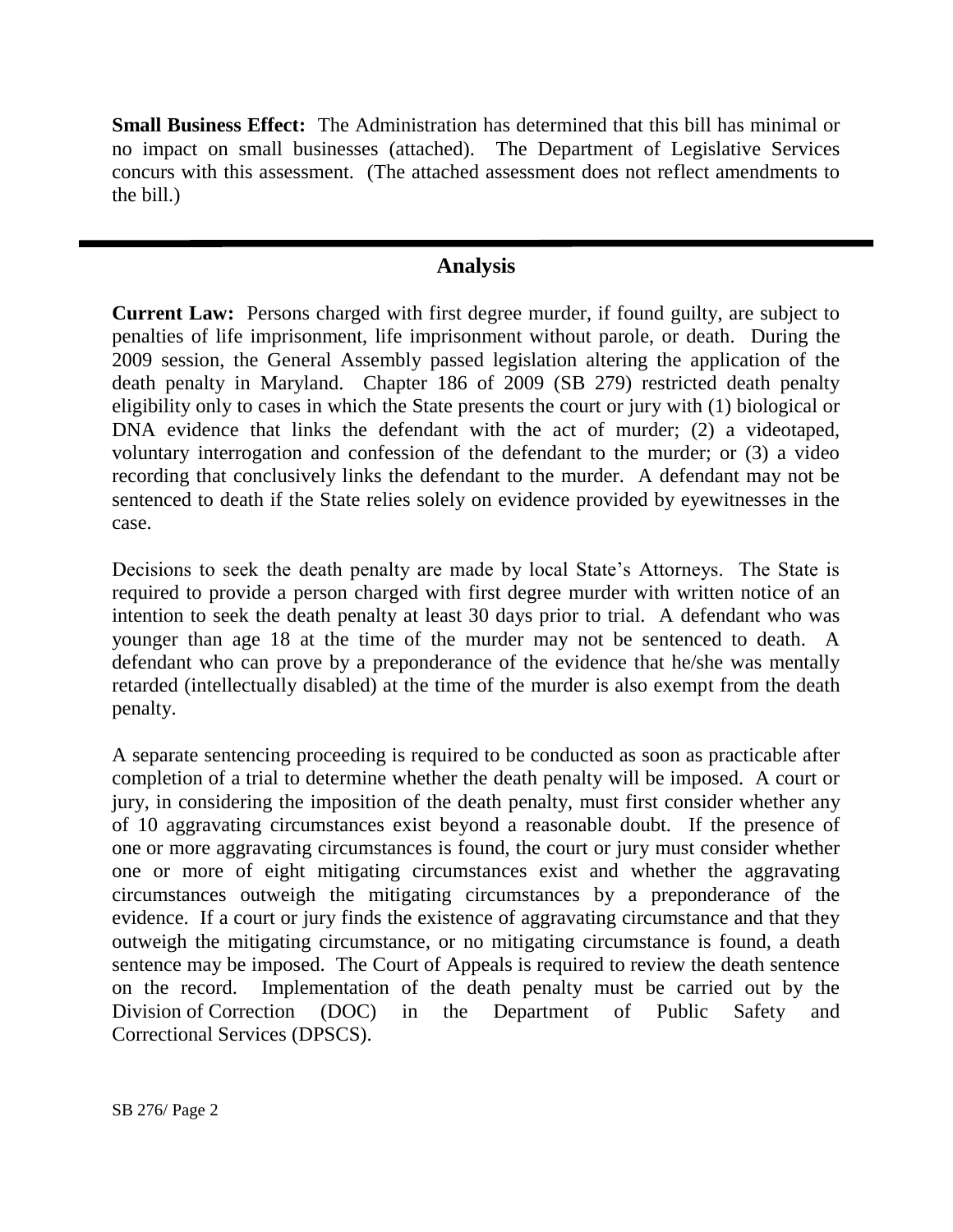**Background:** Five inmates are currently on Maryland's death row. Executions in the State have been halted since the December 2006 decision by the Court of Appeals in *Evans v. State*, 396 Md. 256 (2006). In that case, the court heard arguments on an appeal of a death sentence by Vernon Evans, Jr. Evans' appeal was based on four claims, only one of which was considered to have merit by the court. The Court of Appeals upheld Evans' claim that the regulatory procedures for carrying out the death sentence, including execution by lethal injection, were adopted without the public input required by the Administrative Procedure Act (APA). The court held that DOC's protocols are ineffective until either (1) the protocols are adopted as regulations under APA or (2) the General Assembly exempts the protocols from the procedures required by APA.

In 2011, the Court of Appeals narrowly reaffirmed the preponderance of the evidence standard used by jurors to consider the impact of aggravating and mitigating circumstances during the sentencing phase of a capital case. In *Miles v. State*, 421 Md. 595 (2011), the court determined that State law already requires that a jury must find the existence of an aggravating circumstance beyond a reasonable doubt. However, since the weighing of aggravating and mitigating circumstances is not a fact-finding procedure, but a judgmental process in which the factors are balanced to determine the appropriateness of a death sentence, it is not unconstitutional for the balancing act to be based on the least stringent standard of preponderance of the evidence. The majority, quoting an earlier opinion of the court, also stated, however, that, as individual judges they might believe that a better public policy would be to require a jury to apply the most stringent standard of beyond a reasonable doubt to the weighing process, but that is a judgment for the legislature to make, and unlike its counterparts in other states, the General Assembly has chosen a different approach.

## *Proposed Regulations*

Proposed regulations to implement the death penalty were published in the July 31, 2009 edition of the *Maryland Register*. Among other things, the proposed regulations would have:

- required the Commissioner of Correction to ensure that individuals assigned to the lethal injection team are trained and certified to administer the authorized pharmaceuticals used during the execution process and insert intravenous catheters into the inmate, if required;
- required a certified or contracted paramedic to be present to resuscitate the inmate if a stay of execution is granted; and
- permitted the continued use of pancuronium bromide as part of the lethal cocktail of drugs used during executions.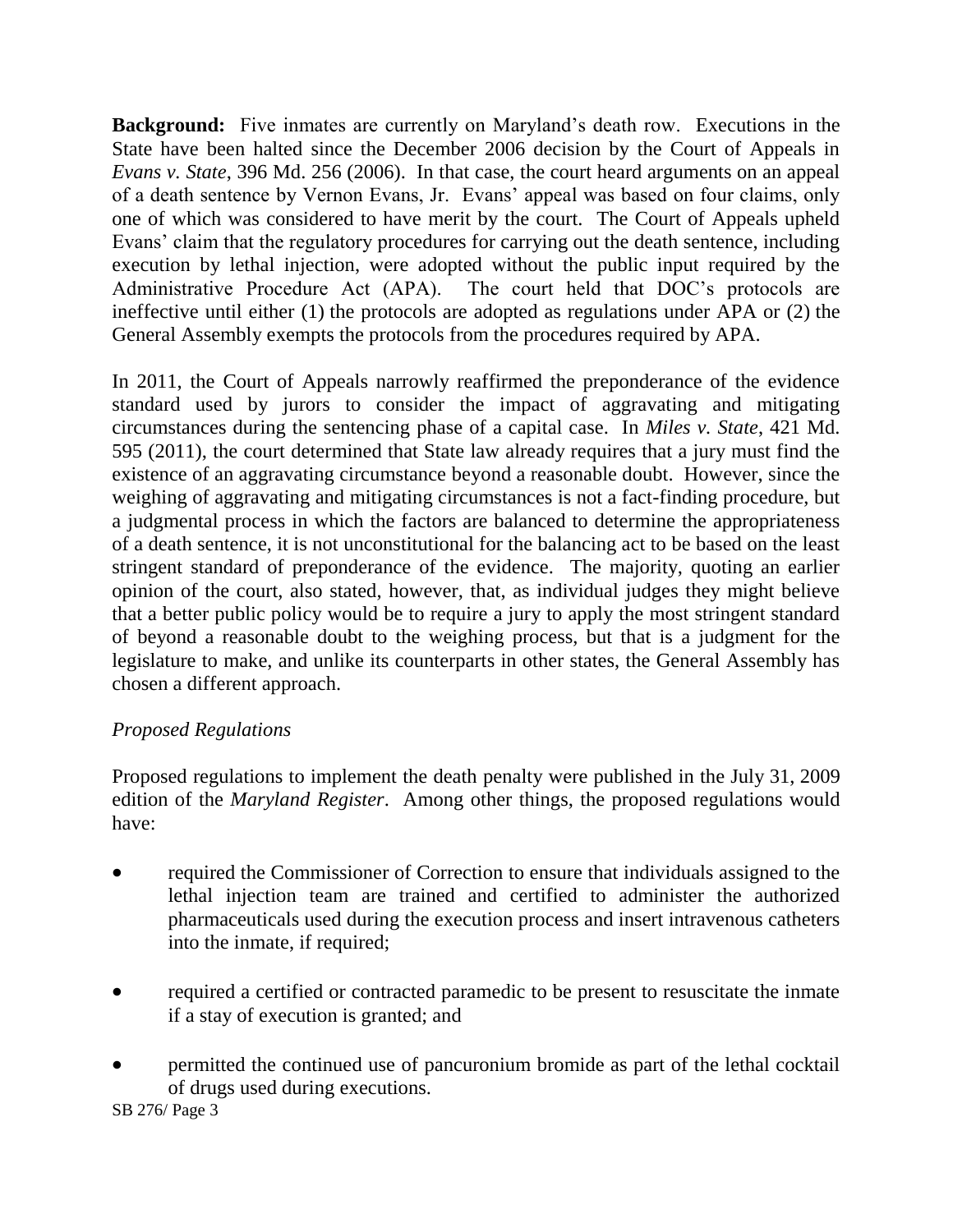Death penalty opponents voiced numerous objections to the proposed regulations, particularly over the drugs administered, participation of medical personnel, and lack of specifics. Objections to the use of pancuronium bromide centered on the ability of this paralytic agent to completely immobilize an individual so that he or she would not be able to express pain or communicate regarding the effectiveness of the anesthetic. Pancuronium bromide is a muscle relaxant and is prohibited for use in animal euthanasia in Maryland and some other states. The regulations would have required that a physician be present to pronounce death, as well as the presence of trained or certified personnel to administer the drugs. (The presence of a physician is a requirement in about half of the 34 states that have the death penalty.) The American Medical Association Code of Medical Ethics states, however, that physicians should not participate in legally authorized executions. In 2010, the American Board of Anesthesiologists adopted a policy to revoke the certification of any member who participates in an execution by lethal injection. While an anesthesiologist may obtain a medical license without certification, most hospitals will not employ anesthesiologists who are not certified.

The Administrative, Executive, and Legislative Review Committee (AELR) also questioned the continued use of three drugs when the authorizing statute specifies that two drugs may be used to induce death. As for the lack of specifics, the regulations did not specify a limit on the time the lethal injection team could take to find an inmate's vein or qualifications for members of the lethal injection team.

In September 2009, AELR formally requested that DPSCS delay final adoption of the death penalty procedure regulations so that the committee could conduct a more detailed study of the issues. On October 12, 2009, AELR placed the regulations on hold for further study. The regulations were withdrawn by operation of law, and the withdrawal notice was published in the October 22, 2010 issue of the *Maryland Register*. DPSCS then resubmitted proposed death penalty regulations that were published in the November 19, 2010 issue of the *Maryland Register*.

AELR informed DPSCS that it was dissatisfied with the reissuance of the regulations as they were substantially similar to the proposed regulations issued in 2009. The committee had already indicated strong concerns about their content, including (1) the use of a three drug protocol when the governing statute specifies two drugs; (2) the lack of specificity with regard to the procedures contained in the department's Lethal Injection Checklist, including the strength of dosages and the personnel responsible for preparation of injection syringes; (3) the absence of contingency plans in the event the execution did not proceed as planned; and (4) how DPSCS planned to address its reliance on sodium thiopental since the drug was no longer available for purchase in the United States.

SB 276/ Page 4 By correspondence dated February 9, 2011, DPSCS informed AELR that the death penalty regulations proposed in November 2010 were being withdrawn due to the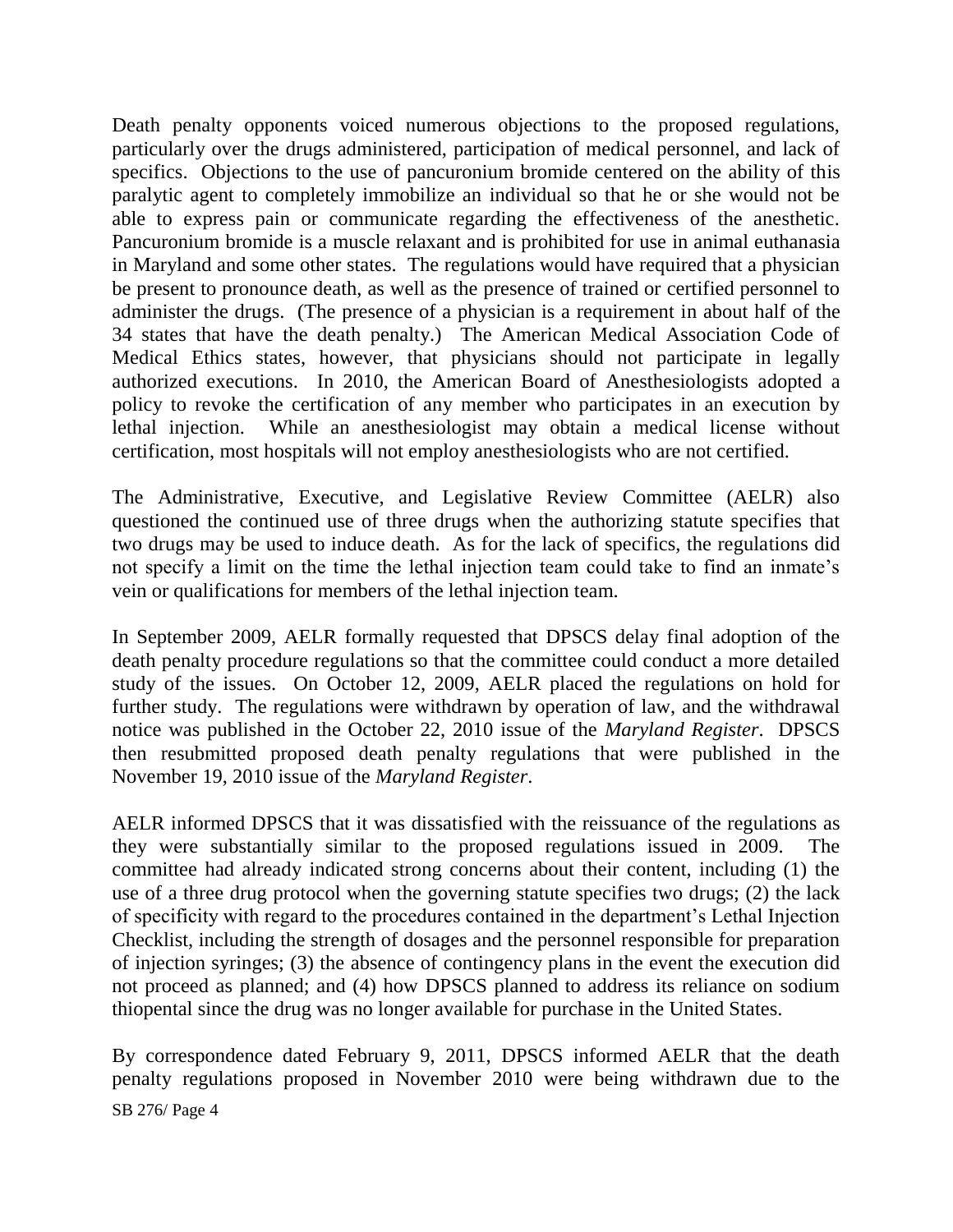unavailability of sodium thiopental. DPSCS stated that it would resubmit the proposed regulations after review and modification in light of that development. To date, DPSCS has not resubmitted the regulations.

## *Status of the Death Penalty Nationally*

Thirty-three states have the death penalty. According to a December 2012 report by the Death Penalty Information Center, there were 3,170 inmates on death row in the United States as of April 2012, including inmates in the custody of the federal government and the U.S. military. Five of these death row inmates are in Maryland, giving Maryland the sixth smallest death row population in the nation. Forty-three inmates were executed in the United States in 2012, with Texas accounting for 15 of those executions. Seventy-seven inmates received death sentences in 2012, which is virtually equal to the 76 death sentences imposed in 2011, but a decrease from the 104 death sentences imposed in 2010. Connecticut enacted legislation to repeal its death penalty in 2012, making it the most recent state to abolish the death penalty.

**State Fiscal Effect:** Prosecutions, defenses, and appellate proceedings attributable to capital cases are far more costly than litigation for other criminal cases. The State entities that are directly affected by abolition of the death penalty include the Judiciary, the Office of the Attorney General (OAG), the Office of the Public Defender (OPD), and DOC in DPSCS.

## *The Office of the Public Defender*

OPD advises that the annual cost of litigating capital cases is approximately \$1.9 million. If the same cases are tried as noncapital cases, the cost to the office is approximately \$650,000, resulting in savings of approximately \$1.3 million annually (\$975,000 in fiscal 2014 due to the bill's October 1, 2013 effective date). Additional savings may occur from the release and/or elimination of panel attorneys, expert witnesses, transcripts, and investigations, which normally occur with capital cases and are budgeted outside of the Aggravated Homicide Division (AHD).

OPD's Capital Defense Division was disbanded as a separate budget program in fiscal 2010 and renamed the Aggravated Homicide Division. AHD is under the umbrella of OPD District Operations. AHD provides (1) direct trial representation to clients who face the death penalty and (2) instruction and support to all OPD attorneys statewide who represent persons charged with capital offenses. AHD also provides training, consultation, and resources to provide litigation support in all areas of representation. AHD has worked on over 20 aggravated homicide cases, including cases in which death notices were considered and filed.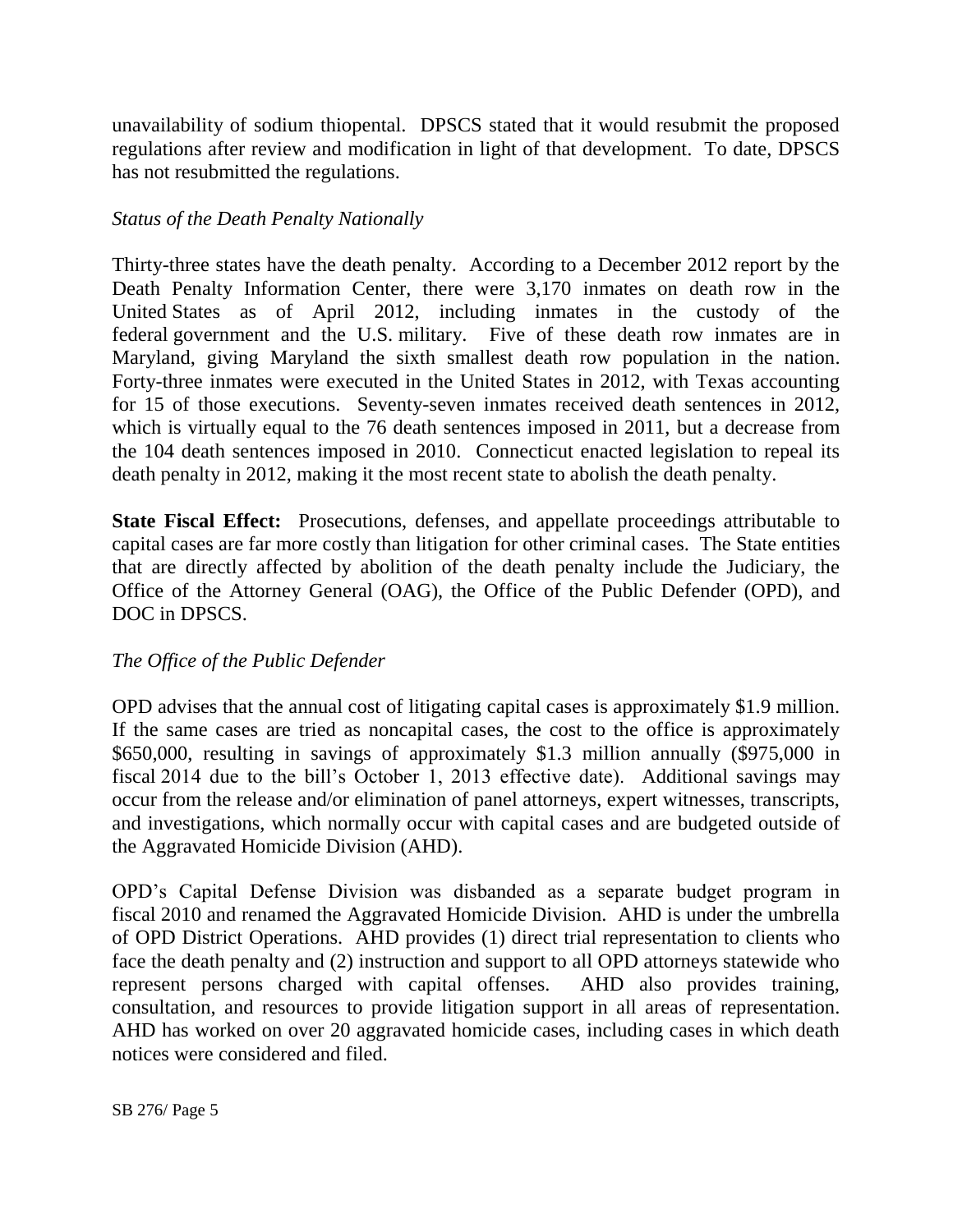If the death penalty is repealed, OPD is able to eliminate its AHD, although the personnel from that unit would be reassigned within the agency to those OPD districts with the most excessive circuit court caseloads.

#### *Department of Public Safety and Correctional Services*

In June 2010, DOC transferred Maryland's five death row inmates from the Maryland Correctional Adjustment Center to the North Branch Correctional Institution (NBIC) in Allegany County. DOC advises that due to the reduced overhead at NBIC, the cost to maintain a death row inmate at NBIC is comparable to the cost of maintaining a maximum security inmate at NBIC. The annual cost (including overhead) to maintain an inmate at the facility is approximately \$35,000 per year. Considering that three of Maryland's five death row inmates have been incarcerated for over 26 years, replacing the death penalty with a sentence of life imprisonment with or without the possibility of parole is expected to have a negligible effect on the budgetary needs or operations of DOC.

## *Judiciary and Office of the Attorney General*

Under the bill, the Judiciary experiences a reduction in appeals but does not experience a significant fiscal or operational impact as a result. The resulting decrease in appeals also impacts OAG, but any related existing litigation resources would be reallocated without any appreciable impact on overall operations or finances.

**Additional Comments:** Although this fiscal and policy note references DOC, the Department of Legislative Services notes that DPSCS implemented a major reorganization during fiscal 2012. As a result of the reorganization, DOC, the Division of Parole and Probation, the Patuxent Institution, and the Division of Pretrial Detention and Services no longer exist within the department by those names as separate budgetary units.

## **Additional Information**

**Prior Introductions:** Several bills to repeal the death penalty have been introduced in previous legislative sessions. SB 872 of 2012 received an unfavorable report from the Senate Judicial Proceedings Committee. Its cross file, HB 949, received a hearing in the House Judiciary Committee but was later withdrawn. SB 837 of 2011 was referred to the Senate Rules Committee, but no further action was taken. Its cross file, HB 1075, received a hearing in the House Judiciary Committee, but no further action was taken. HB 316 of 2009 received a hearing in the House Judiciary Committee, but no further action was taken. SB 645/HB 1328 of 2008 received hearings in the Senate Judicial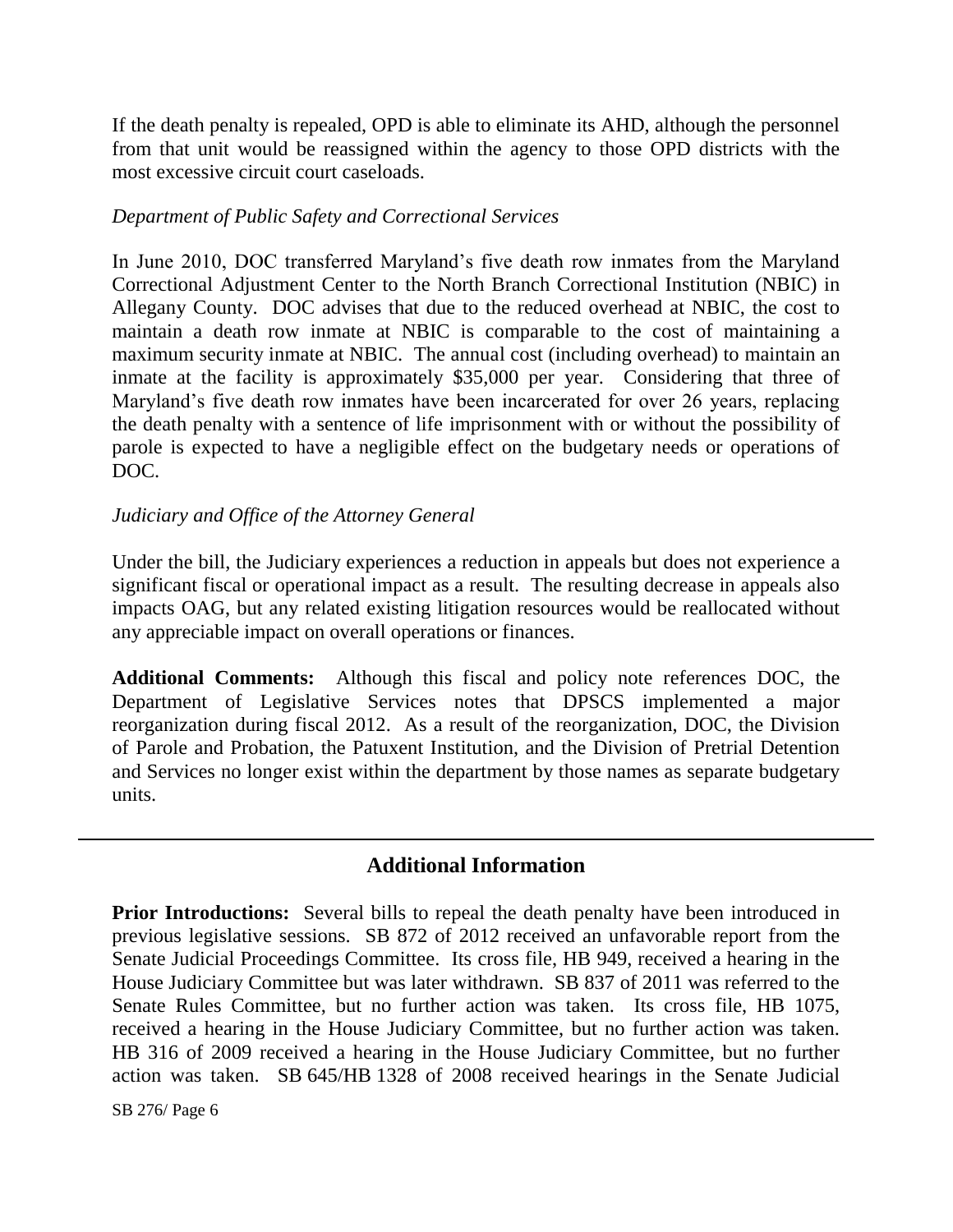Proceedings and House Judiciary Committees, respectively, but no further action was taken. SB 211 of 2007 received an unfavorable report from the Senate Judicial Proceedings Committee. Its cross file, HB 225, received a hearing in the House Judiciary Committee, but no further action was taken. Similar legislation was considered in the 2001 and 2003 through 2006 legislative sessions.

**Cross File:** HB 295 (The Speaker, *et al.*) (By Request - Administration) - Judiciary.

**Information Source(s):** Office of the Public Defender, State's Attorneys' Association, Office of the Attorney General, Judiciary (Administrative Office of the Courts), Governor's Office of Crime Control and Prevention, Department of Budget and Management, Maryland State Commission on Criminal Sentencing Policy, Department of Public Safety and Correctional Services, Death Penalty Information Center, Maryland State Board of Victim Services, Department of Legislative Services

| <b>Fiscal Note History:</b> | First Reader - February 12, 2013              |
|-----------------------------|-----------------------------------------------|
| ncs/kdm                     | Revised - Senate Third Reader - March 7, 2013 |

Analysis by: Amy A. Devadas Direct Inquiries to:

(410) 946-5510 (301) 970-5510